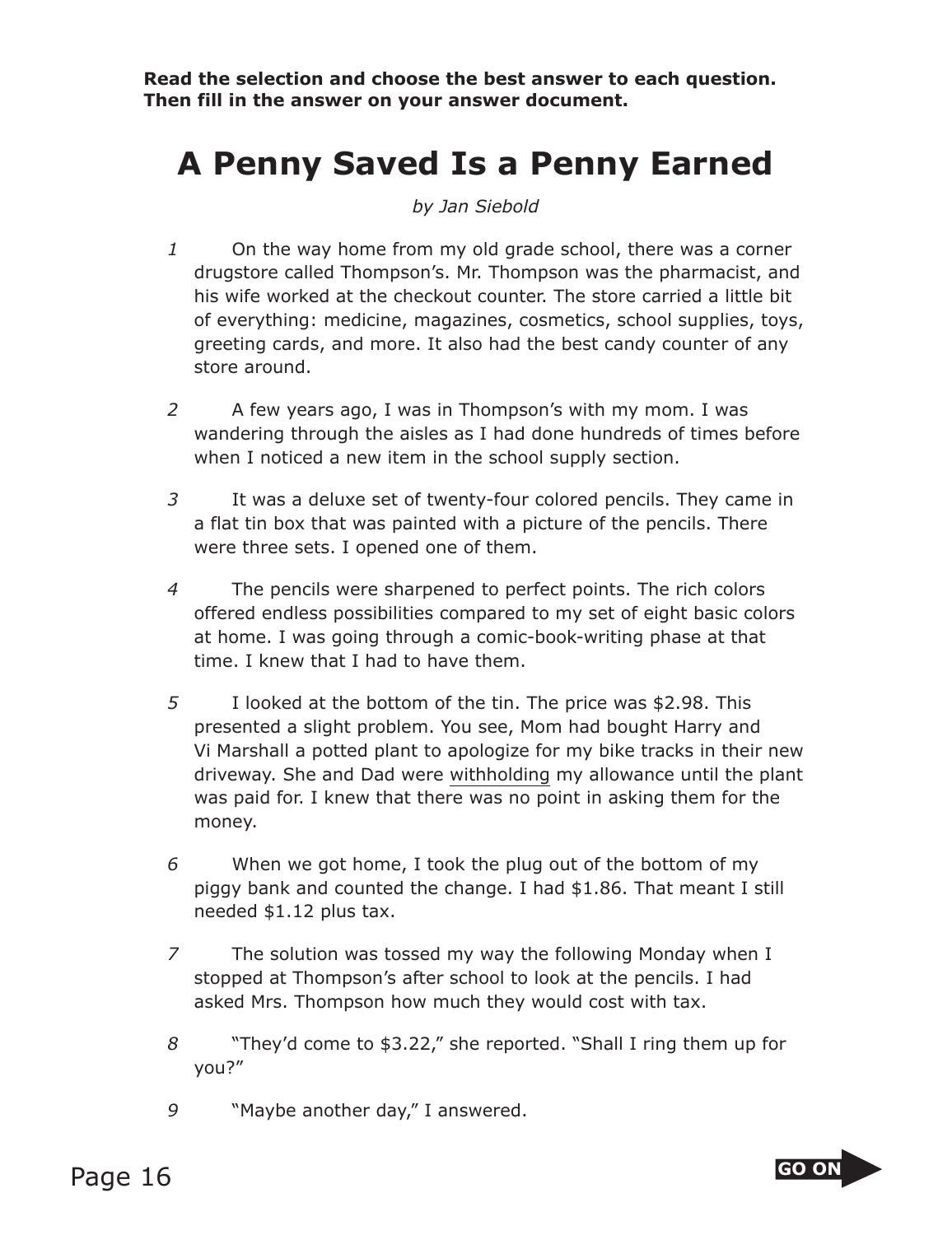- *10* I walked out of the store and sat down on the bench that was right outside the door. As I was sitting there feeling sorry for myself, two junior high boys came out of the store with bags of candy. I saw one of them toss a few pennies onto the sidewalk. The boys kept walking.
- *11* I waited until they had rounded the corner, then I went to pick up the pennies. There were three of them. I put them in my pocket. Lots of times, I had seen kids throw away pennies that they had received as change. In fact, it used to drive Mom crazy when she saw it happen.
- *12* "No one can afford to throw away a penny," she would say. "Or if they can afford it, they should donate their pennies to charity."
- *13* I began to look around the sidewalk. Under the bench, there were two more pennies. I added them to the collection in my pocket. My career as a penny-pincher had begun.
- *14* Every day after school, I checked the outside of Thompson's. On the average, I found two or three pennies a day. At that rate, I figured it would only take me a couple of weeks to have enough money to buy the pencils.
- *15* I started to look for coins in other places, too. I never passed a phone booth without stopping to check the coin return. I never actually found any coins there, but I did find a dime on the floor of a phone booth. Sometimes there would be a stray penny on a sidewalk, or in a store or parking lot. I really hit the jackpot when I found thirty-seven cents in the pocket of my old jeans.
- 16 By the end of three weeks, I finally had enough money to buy the pencils. I put all of my coins into a paper bag and headed over to Thompson's. I hurried to the school supply section.
- *17* The pencils were gone.
- *18* Then I heard Mrs. Thompson ask, "Are these what you're looking for?"
- *19* I looked toward the counter. She held up a set of the pencils. "When the second set was sold, I put these away for you," she explained. "I know you've had your eye on them."
- *20* "Thanks! I finally have enough money," I told her.
- *21* I dumped the coins out onto the counter.
- *22* "Just right," she announced.

Page 17 **Go ON** 

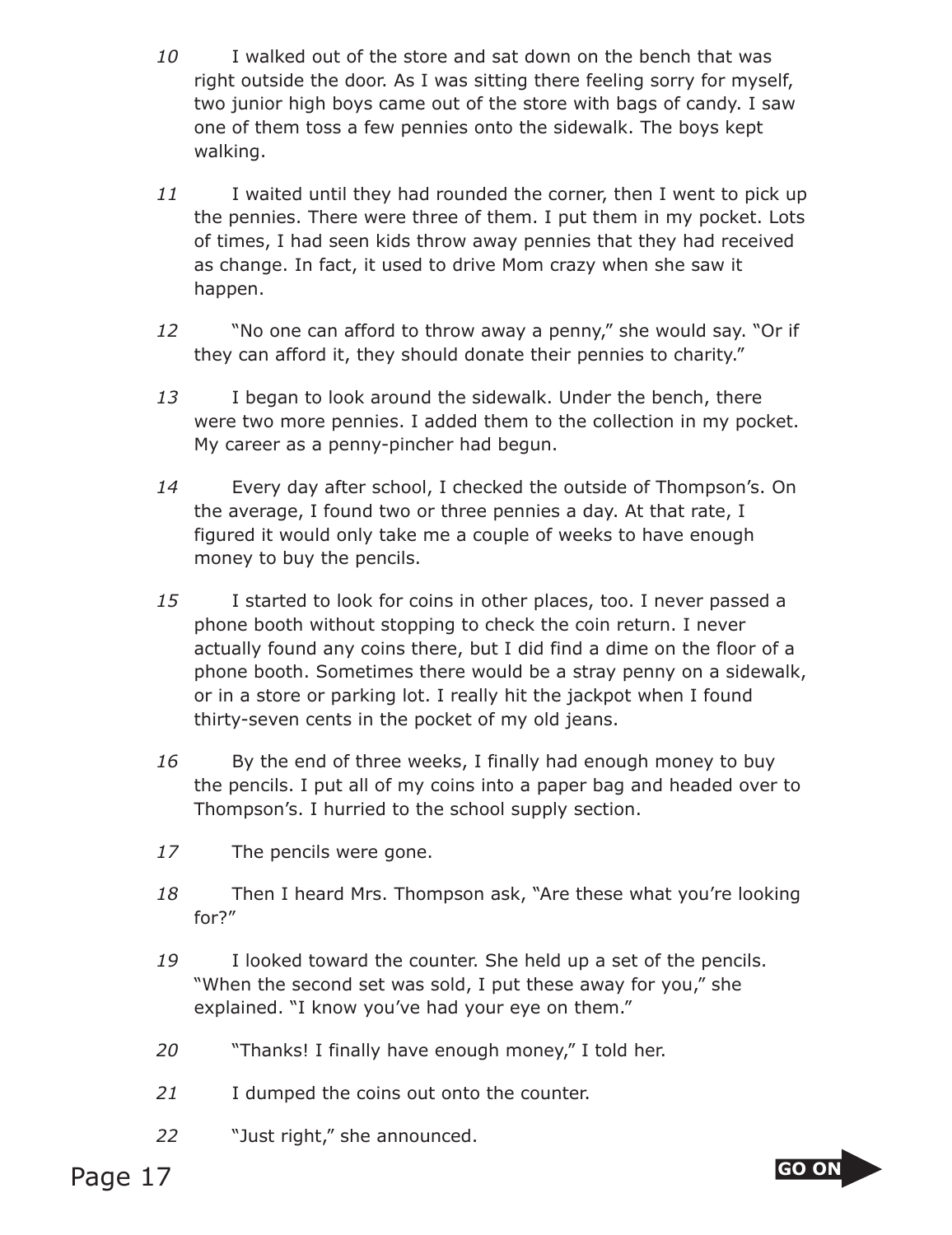- *23* She put the pencils in a bag for me. Then she reached over and put a box of chocolate covered raisins in the bag, too.
- *24* "These are for being such a loyal customer," said Mrs. Thompson.
- *25* I thanked her again and went home to try out my new colors.

From *Rope Burn* by Jan Siebold, copyright © 1998 by Jan Siebold. Used by permission of Albert Whitman & Company.

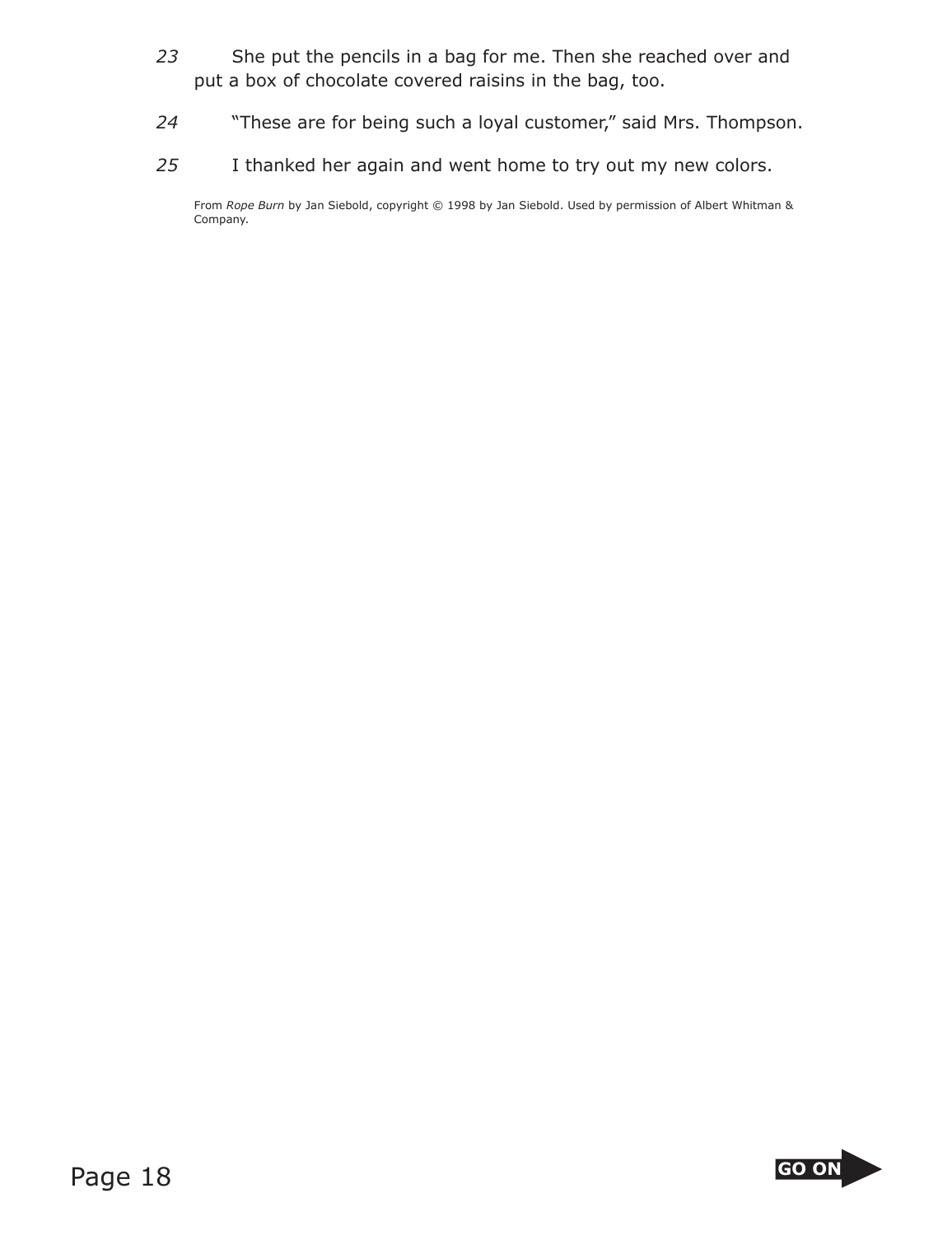- **17** The narrator's actions in paragraphs 11 through 16 of the story show that he  $-$ 
	- **A** is determined to achieve his goals
	- **B** often gets what he wants without much effort
	- **C** knows he should give money away instead of spending it
	- **D** relies on others to think of solutions to his problems

- **18** What is the meaning of the word withholding in paragraph 5?
	- **F** Increasing in amount
	- **G** Punishing harshly
	- **H** Refusing to give
	- **J** Using as one's property

- **19** According to the story, the reason the narrator doesn't initially have enough money to buy the pencils is that  $-$ 
	- **A** he has damaged someone's property
	- **B** he has spent his money on things he doesn't need
	- **C** school supplies are expensive
	- **D** the sales tax is too high

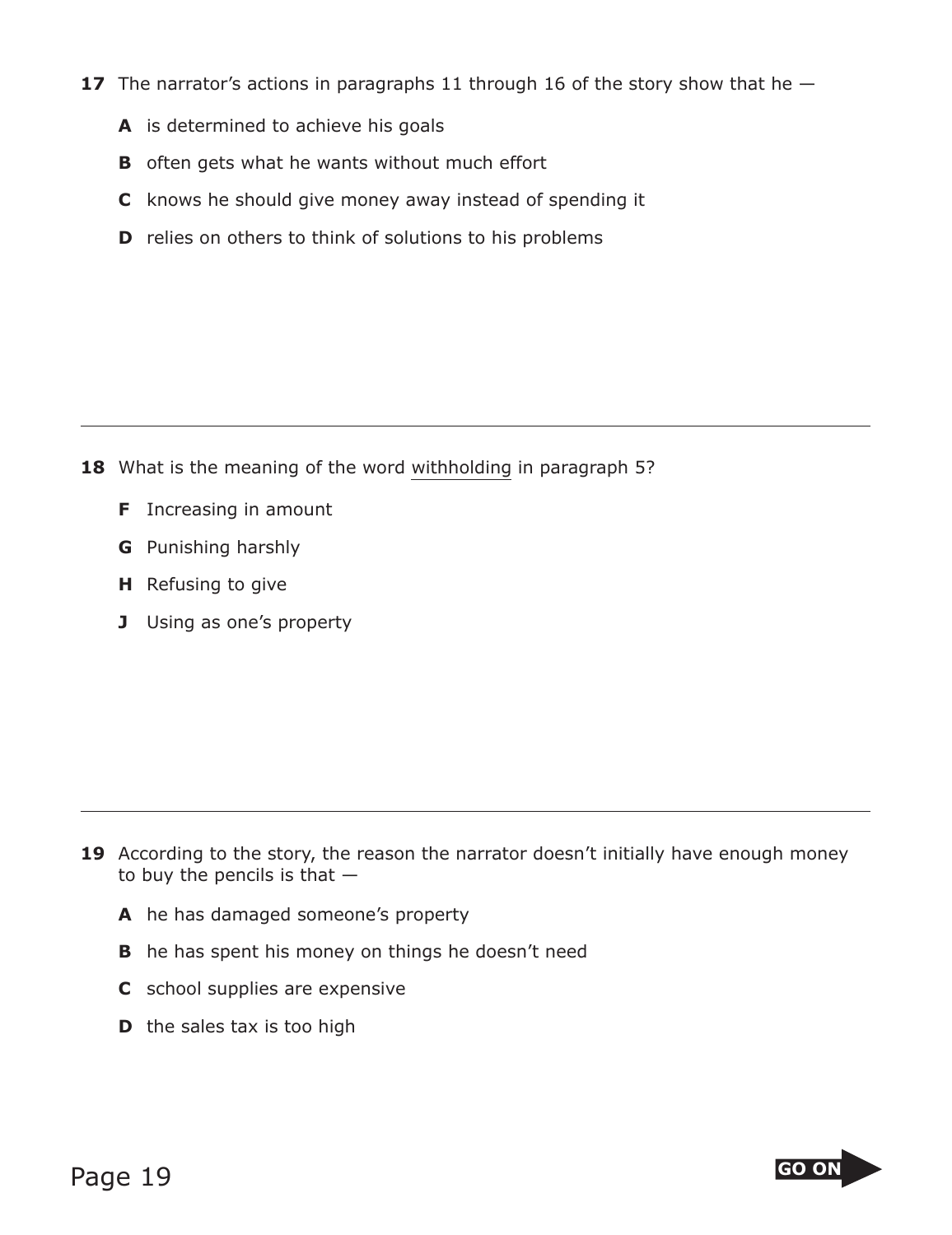**20** Read the following sentence from paragraph 7.

*The solution was tossed my way the following Monday when I stopped at Thompson's after school to look at the pencils.*

What can the reader conclude about the narrator from this sentence?

- **F** He will find the money he needs at the drugstore that day.
- **G** He will get the money he needs in an unexpected way.
- **H** He will work at the drugstore after school each day to earn money.
- **J** He will collect money at school before going to the drugstore.

- **21** Based on their actions described in the story, the narrator's parents most likely think it is important to —
	- **A** buy gifts to give to neighbors
	- **B** find hobbies that require artistic ability
	- **C** help children take responsibility for their behavior
	- **D** pick up money when it is found on the street

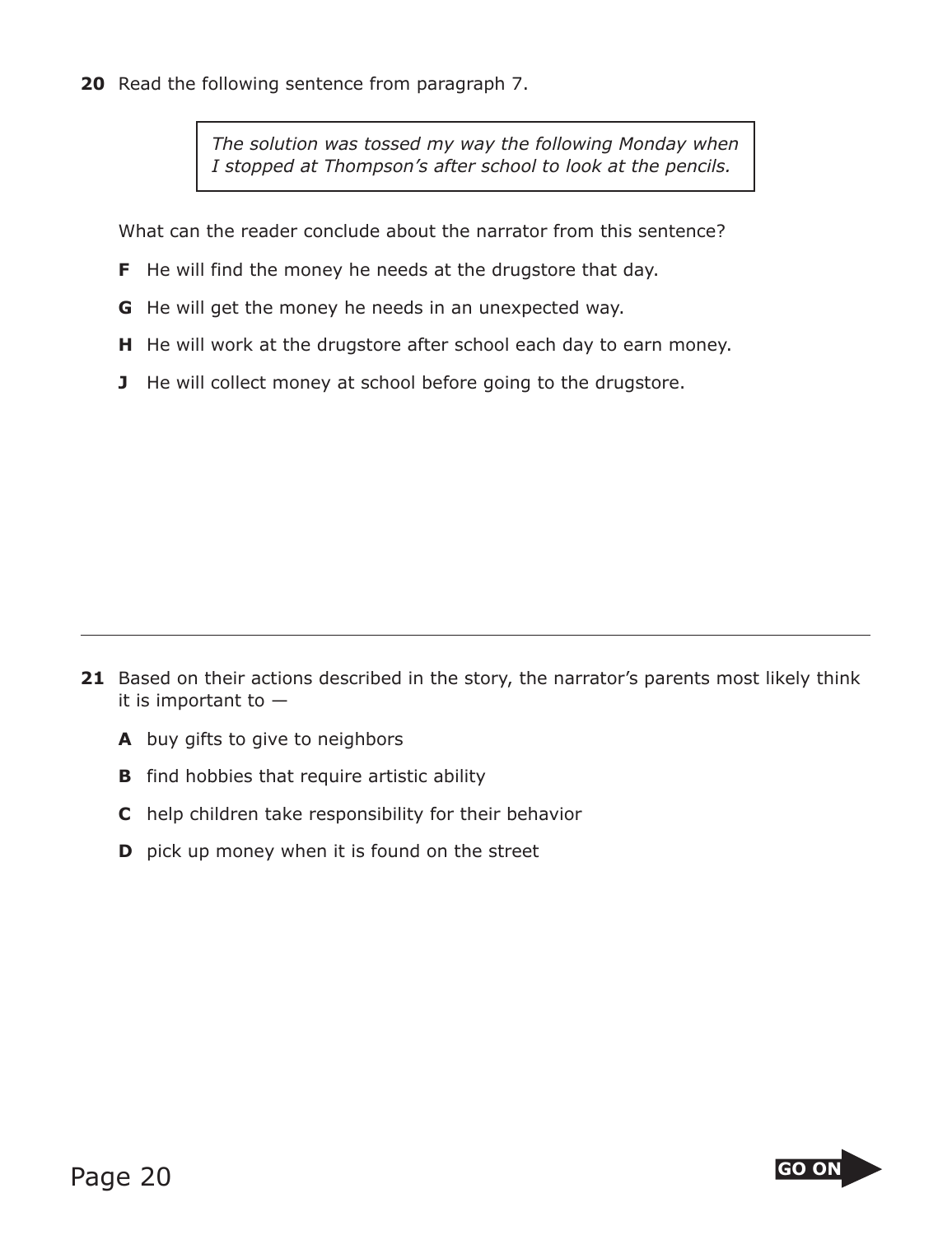- **22** The narrator's actions in paragraph 13 imply that he will
	- **F** observe his surroundings more closely wherever he goes
	- **G** keep all his pennies in his pocket until he has saved enough
	- **H** stay at the bench and collect all the pennies people throw away
	- **J** try to think of a different way to collect money

- **23** Which sentences best help to create suspense in the story?
	- **A** *"They'd come to \$3.22," she reported. "Shall I ring them up for you?"*
	- **B** *I hurried to the school supply section. The pencils were gone.*
	- **C** *I looked toward the counter. She held up a set of the pencils.*
	- **D** *I dumped the coins out onto the counter. "Just right," she announced.*